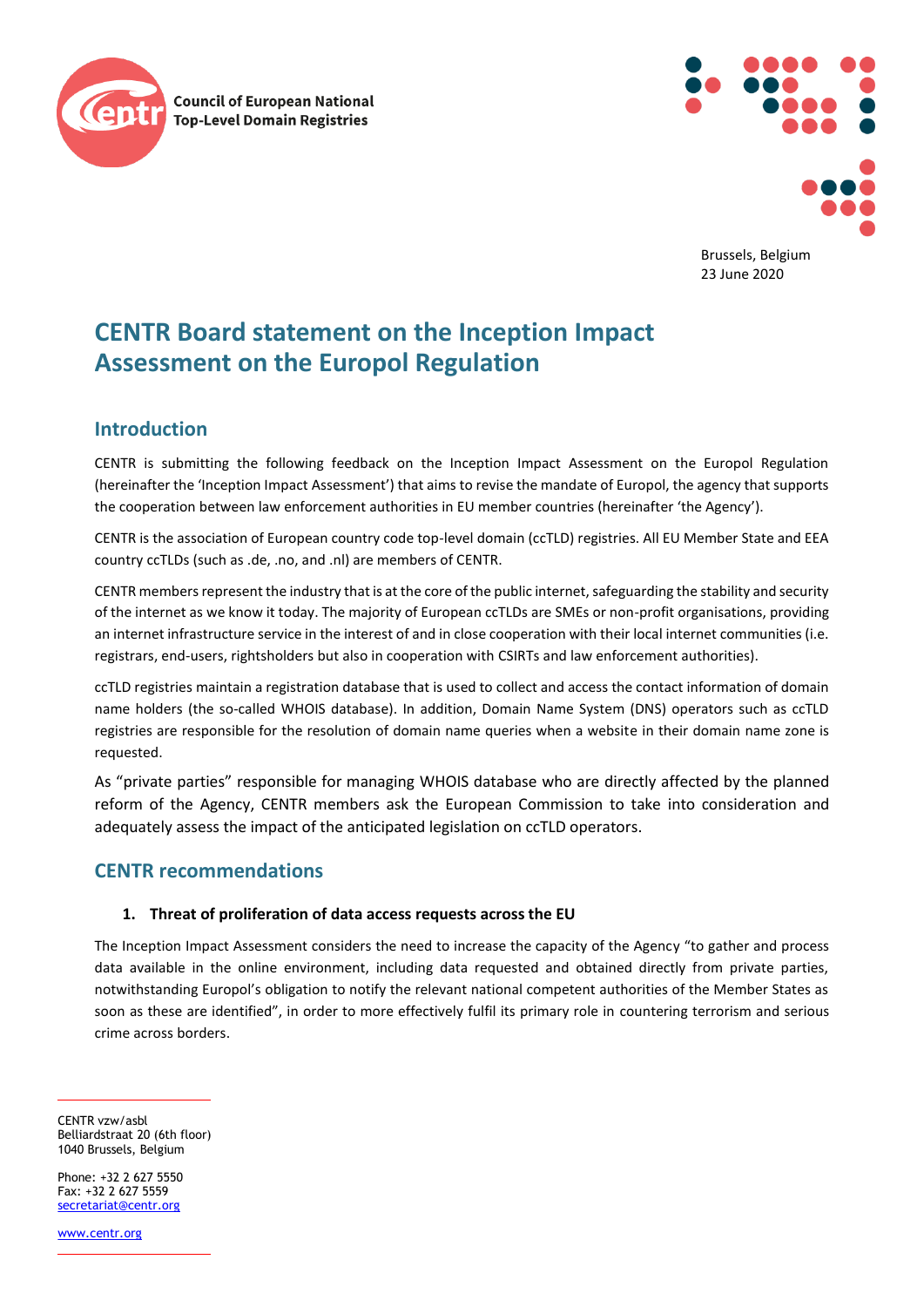

The need for law enforcement to access data held by private parties across the EU has been the focal point of the proposal for a Regulation of the European Parliament and of the Council on the European Production and Preservation Orders for electronic evidence in criminal matters (COM/2018/225 final - 2018/0108 (COD) (hereinafter the e-Evidence Proposal). The e-Evidence proposal is currently under review by the co-legislator: the European Parliament.

The Rapporteur of the European Parliament for the e-Evidence Proposal has stated in the Draft Report<sup>1</sup>, after consulting a large majority of stakeholders, including judiciary, data protection and fundamental rights experts, as well as service providers, that the framework suggested in the e-Evidence proposal that allows inter alia foreign law enforcement authorities **"to directly address service providers in cross-border situations without automatically involving the authorities of the other affected State(s)**[...] **would deprive States from their fundamental responsibility to ensure the respect of fundamental rights on their territory** and would, **at the same time, deprive data controllers from their obligation to respect the laws of the country where they are established**"[emphasis added].

In its discussions, the European Parliament has identified numerous concerns from a fundamental rights perspective<sup>2</sup>, as well as the burden on SMEs<sup>3</sup> when numerous law enforcement authorities are mandated with direct access to data held by private parties without any procedural guarantees. Therefore, considering these concerns and the ongoing work of the co-legislators on the e-Evidence proposal, pursuing another legislation with a similar aim before concluding the negotiations of the earlier proposal would be detrimental to the rules of a democratic society, as well as to the legal clarity of the operators.

It is necessary to consider the negotiations on the e-Evidence proposal as a priority, before enlarging the scope to a supranational law enforcement authority's ability to request direct access to personal data from private parties, like ccTLD registries.

#### **2. Possible accreditation authority role of the Agency**

The European Commission's Work Programme 2020 suggests strengthening "the Europol mandate in order to **reinforce operational police cooperation**"[emphasis added]. The Inception Impact Assessment acknowledges the need for the Agency to provide stronger support for the work of national law enforcement authorities.

CENTR welcomes the goal of increased operational police cooperation as expressed in the Inception Impact Assessment and further operational support the Agency could provide for EU law enforcement authorities.

Considering the fact that the WHOIS database for enforcement purposes "may be of relevance for criminal proceedings as they can provide traces allowing for identification of an individual or entity involved in criminal

<sup>&</sup>lt;sup>1</sup> European Parliament's Committee on Civil Liberties, Justice and Home Affairs, Draft Report on the proposal for a regulation of the European Parliament and of the Council on European Production and Preservation Orders for electronic evidence in criminal matters, Rapporteur MEP Birgit Sippel, 24.10.2019

<sup>&</sup>lt;sup>2</sup> European Parliament's Committee on Civil Liberties, Justice and Home Affairs, 6th Working Document on the proposal for a regulation of the European Parliament and of the Council on European Production and Preservation Orders for electronic evidence in criminal matters, 1.04.2019.

<sup>&</sup>lt;sup>3</sup> European Parliament's Committee on Civil Liberties, Justice and Home Affairs, 3rd Working Document on the proposal for a regulation of the European Parliament and of the Council on European Production and Preservation Orders for electronic evidence in criminal matters, 13.02.2019.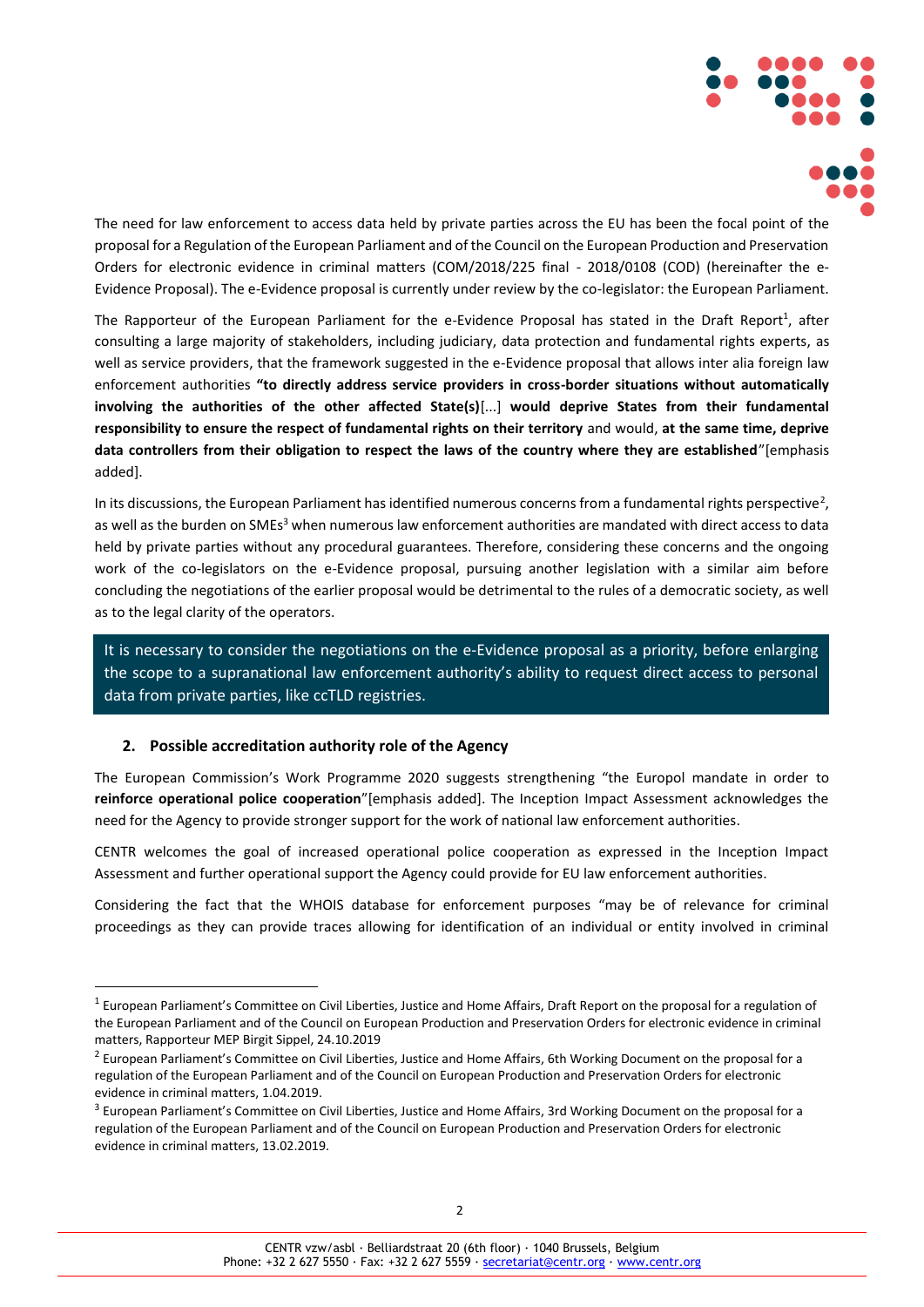

activity"<sup>4</sup>, and due to occasional difficulties in obtaining access to non-public WHOIS records as expressed by the law enforcement community, the Agency could play a more central role in operational cooperation during cross-border investigations when several Member States are involved. In particular, the Agency's invigorated role could be reflected by allowing the Agency to give assurance to ccTLDs that individual national law enforcement agencies that approach them for access to non-public WHOIS are legitimate. This approach is already in line with the European Data Protection Supervisor's assessment<sup>5</sup> that the Agency could take on a "law enforcement accreditation role" by certifying EU law enforcement agencies approaching TLD registries as legitimate law enforcement agencies, already under its currently valid legal basis.

ccTLD operators have well-established information channels to their local law enforcement authorities, meaning that the mutual trust has been established by long-standing practice and network-building. National law enforcement authorities are also the primary contact point for ccTLDs in case of criminal activity involving domain names.

Considering the existing well-established connections between ccTLDs and their national authorities, this additional accreditation scenario could potentially be relevant in cross-border investigations if the pool of querying law enforcement agencies approaching ccTLDs were to rise significantly. This situation will create additional overload and burden on technical operators like ccTLDs in responding to data access requests by multiple law enforcement agencies and authorities. By taking on the role of "law enforcement accreditor", the Agency could improve police cooperation and unburden technical operators from the difficulties of verifying cross-border law enforcement authorities<sup>6</sup>.

Mindful of the EDPS advice, the Agency could take on a role of "accreditation authority" of EU law enforcement authorities across the EU in cross-border investigations of serious crime in order to facilitate access to the WHOIS database in time-sensitive cases.

#### **3. Involvement of national authorities and rule of law**

As stated above, the Inception Impact Assessment expresses the Agency's inability to process personal data received directly from private parties upon their initiative beyond the purpose of identifying and notifying the competent authority in the Member State. The Inception Impact Assessment also notes that "while, **the rules currently in place aim at ensuring that the information is obtained in full respect of the requirements of the applicable criminal procedure law and under other control of national authorities**[...], the current legal framework limits de facto the Agency from cooperating effectively with entities like[...] online service providers and non-governmental organisations"[emphasis added].

National law enforcement authorities remain the primary contact point for ccTLDs in case of criminal activity involving domain names under their respective zones.

National law enforcement authorities are rooted in their local jurisdictions, meaning they are subject to national criminal procedural law and rule of law safeguards, usually deriving from national constitutions. These are designed to allow individuals and private (and public) entities to access justice in case of misconduct, including by law enforcement. It is unclear from the Inception Impact Assessment what judicial guarantees would apply in cases of

<sup>4</sup> Recital 18 of the e-Evidence Proposal

<sup>&</sup>lt;sup>5</sup> European Data Protection Supervisor's letter to Europol's consultation on law enforcement access to WHOIS database

<sup>6</sup> CENTR Comment on the Proposal on e-Evidence. Available here: https://centr.org/library/library/policy-document/centrcomment-on-the-proposal-on-e-evidence.html